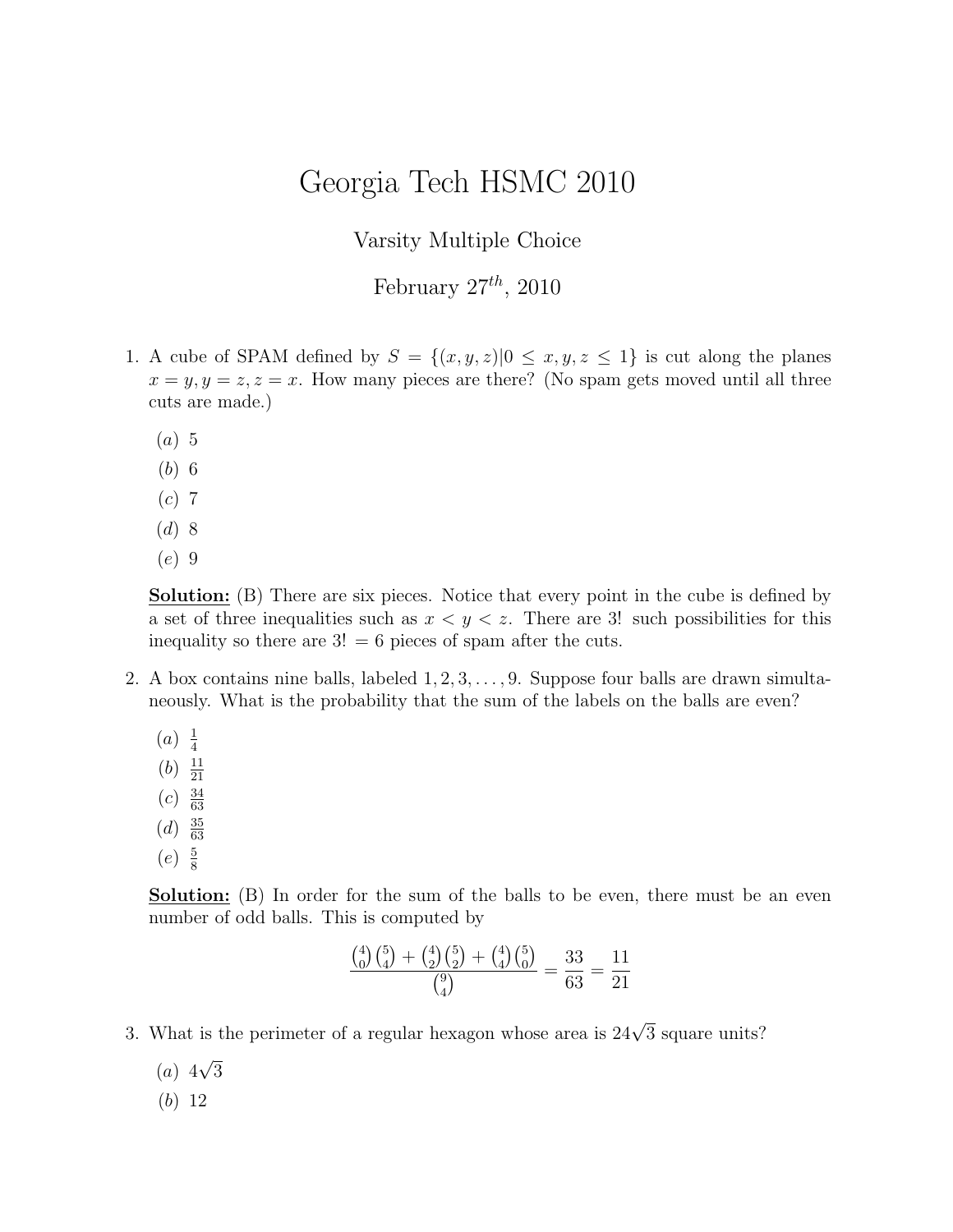$(c)$  8 √ 3

- (d)  $12\sqrt{2}$
- (e) 24

Solution: (E) Recall that a regular hexagon can be broken into six identical equilateral triangles with side length equal to the side length of the regular hexagon. Since the triangles with side length equal to the side length of the regular nexagon. Since the<br>area is 24√3, each triangle has area 4√3. We can deduce that the side length of the hexagon is 4. Hence, the perimeter is 24.

- 4. Compute  $\cos \pi/12$ .
	- (a)  $\sqrt{2}$ 4 (b) √ 5 4  $(c)$  $\sqrt{6}+\sqrt{2}$ 4 (d)  $\sqrt{2}$ 2  $(e) \frac{2\sqrt{2}}{2}$ 3

**Solution:** (C) Use the sum of cosines identity. We have

$$
\cos \pi/12 = \cos \pi/3 - \pi/4
$$
  
=  $\cos \pi/3 \cos \pi/4 + \sin \pi/3 \sin \pi/4$   
=  $(1/2)(\sqrt{2}/2) + (\sqrt{3}/2)(\sqrt{2}/2)$   
=  $\frac{\sqrt{6} + \sqrt{2}}{4}$ .

- 5. What is the largest possible volume of a rectangular box whose diagonal length is 18?
	- $(a) 64^2$
	- $(b) 96^{3/2}$
	- $(c) 108^{3/2}$
	- $(d)$  120<sup>2/3</sup>
	- $(e)$  1600

**Solution:** (C) If the diagonal length of the box is 18, then if  $a, b, c$  are the side lengths **Solution:** (C) If the diagonal length of the box is 18, then if a, b, c are the side lengths of the box, it must be that  $\sqrt{a^2 + b^2 + c^2} = 18$ . Thus  $a^2 + b^2 + c^2 = 324$ . By the AM-GM inequality it follows that  $\sqrt[3]{a^2b^$ 

- 6. What is  $i + 2i^2 + 3i^3 + 4i^4 + \cdots + 60i^{60}$ ?
	- $(a)$  60i
	- (b) 20
	- $(c) 30$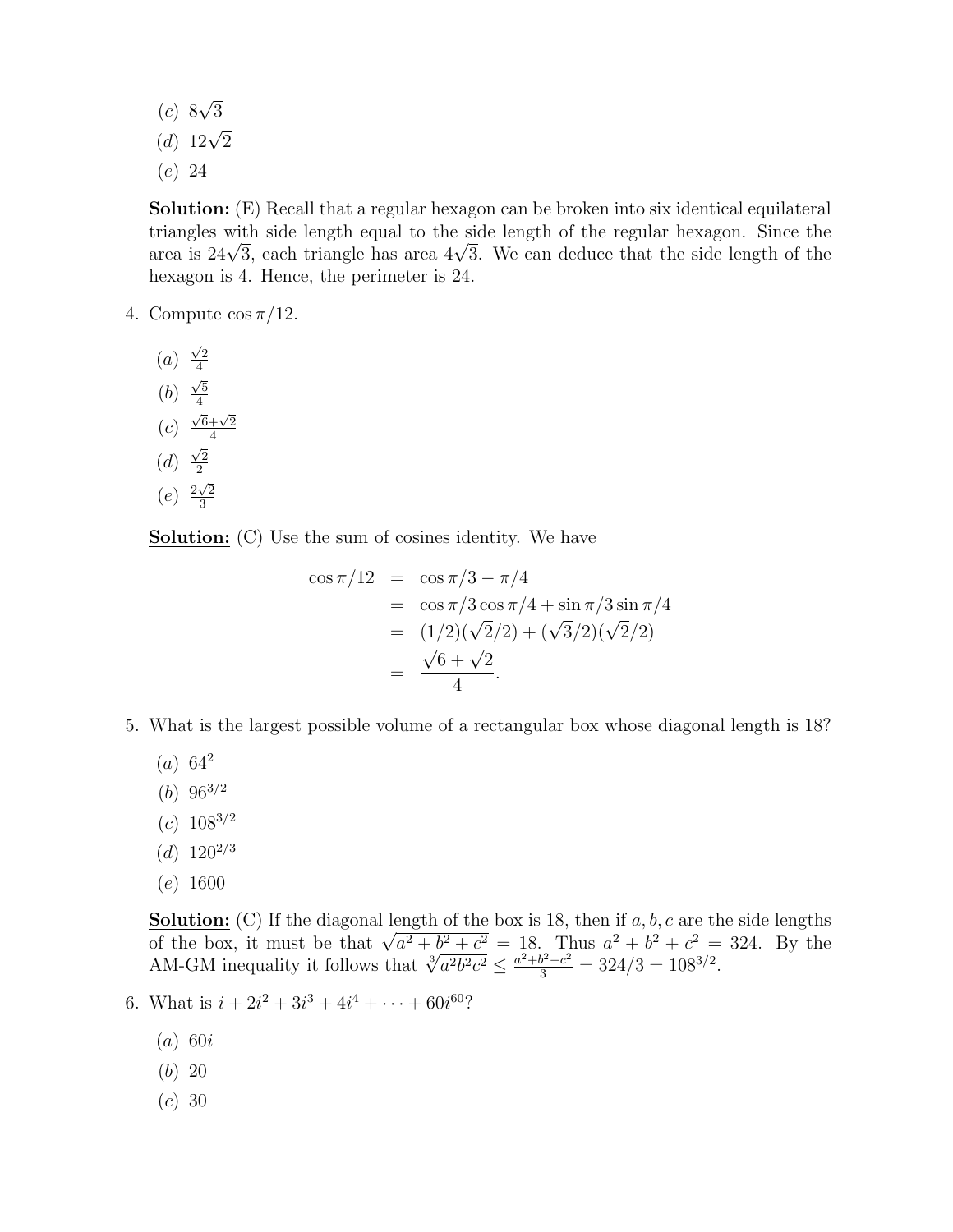- (d)  $30 30i$
- $(e)$  60 + 60*i*

**Solution:** (D) Notice that each set of four consecutive terms of the form  $\{4a+1, 4a+\}$  $2, 4a + 3, 4a + 4$ , where a is an integer, contributes  $(2 - 2i)$  to the sum. Since we have fifteen such sets, our sum is  $30 - 30i$ .

- 7. How many negative roots does  $x^4 5x^3 4x^2 7x + 4 = 0$  have?
	- $(a)$  0
	- (b) 1
	- (c) 2
	- $(d)$  3
	- (e) 4

**Solution:** (A) The answer is zero. Notice that we can factor  $x^4 - 5x^3 - 4x^2 - 7x + 4$ into  $(x^2 - 2)^2 - x(5x^2 + 7)$ . It is straightforward to see that this expression is positive whenever  $x$  is negative. Hence there are no negative roots.

- 8. For how many integers x does a triangle with side lengths  $12$ ,  $25$  and x have all its angles acute?
	- $(a)$  5
	- (b) 6
	- $(c)$  7
	- $(d)$  8
	- (e) 9

Solution: (B) Notice that in order for the angle opposite the side of length 25 to be acute,  $12^2 + x^2 > 25^2$ . This is satisfied for  $x > 21$ . In order for the angle opposite side length x to be acute,  $12^2 + 25^2 > x^2$ . This means that  $x < 28$ . This gives six possibilities for integral values of x.

- 9. Suppose that L is a list of positive integers, not necessarily distinct, and that the number 80 is present. The average of this set is 66. When 80 is removed, the average drops to 65. What is the largest possible number in  $L$ ?
	- $(a) 140$
	- (b) 460
	- (c) 844
	- $(d)$  897
	- (e) 910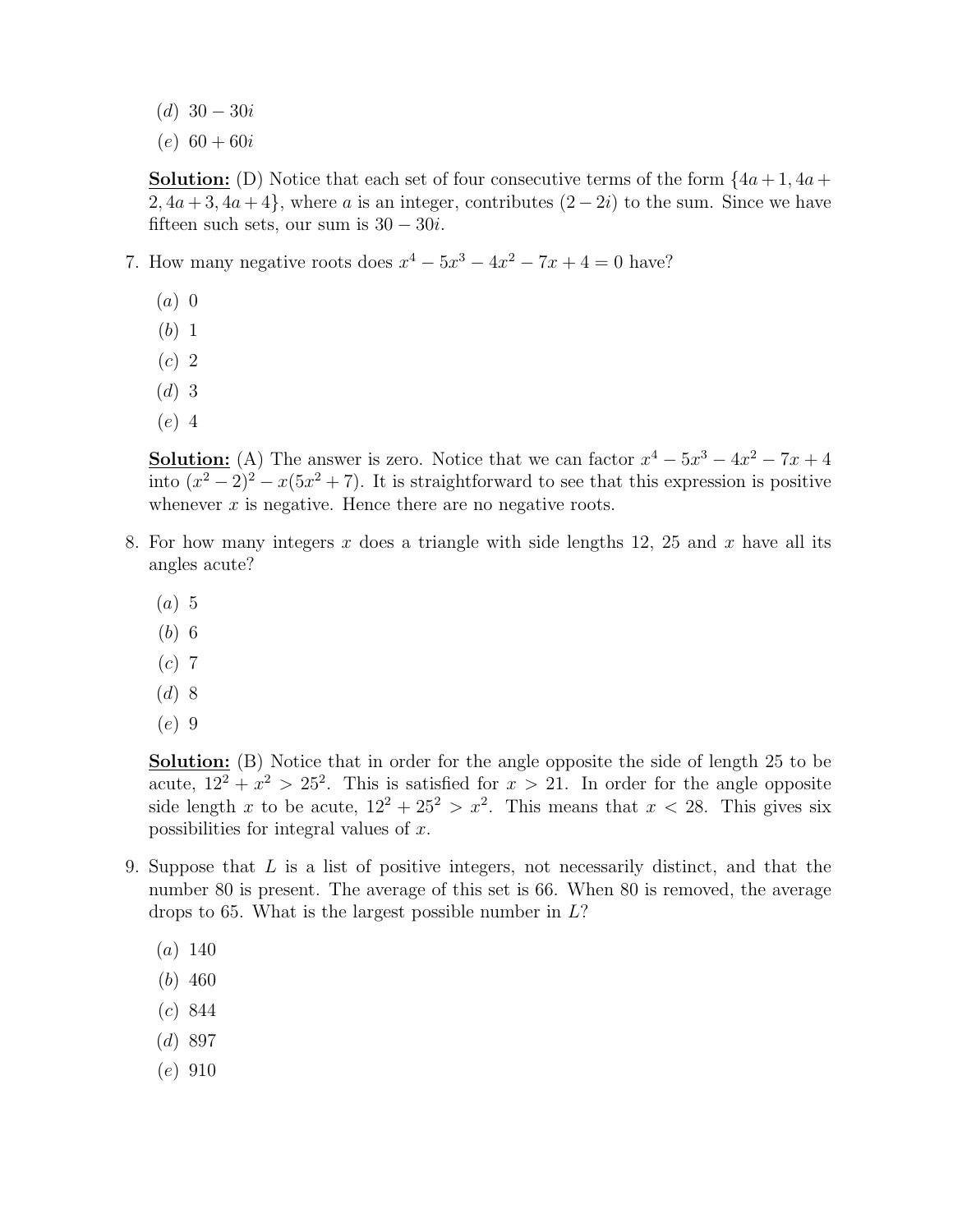**Solution:** (D) The smallest possible numbers in  $L$  are 1, so a set with a largest possible member will have all one's, except for the number 80 and that largest number. Let  $x$ be the number of terms in set L. Then  $66x = 65(x-1) + 80$ . This gives  $x = 15$ , so |L|  $= 15$ . Now, the sum of all the numbers is  $15(66) = 990$ . Subtracting 80 and thirteen 1's leaves 897, the largest possible value of an element in L.

10. Simplify the following:

$$
\frac{(10^4+64)(18^4+64)(26^4+64)(34^4+64)}{(6^4+64)(14^4+64)(22^4+64)(30^4+64)}
$$

- (a) 30
- (b) 65
- $(c) 100$
- $(d)$  130
- (e) 175

**Solution:** (B) Use the factorization  $x^4 + 4y^4 = [(x - y)^2 + y^2][(x + y)^2 + y^2]$ . Now, we can factor our expression so that all but the first and last terms of the numerator and denominator cancel, giving:

$$
\frac{(8^2+4)(12^2+4)\cdots(36^2+4)}{(4^2+4)(8^2+4)\cdots(32^2+4)} = \frac{36^2+4}{4^2+4} = 65
$$

- 11. What is  $1001<sub>2</sub> \times 1343<sub>5</sub>$  in base 10? (Here the subscripts below 1001 and 1343 indicate their respective bases.)
	- (a) 2006
	- (b) 2007
	- $(c)$  2008
	- $(d)$  2009
	- (e) 2010

**Solution:** (B) Here  $1001_2 = 9_{10}$  and  $1343_5 = 223_{10}$ . The product of these numbers is 2007.

- 12. Two sides of an isosceles triangle are 18 and 41. Compute the area of the triangle.
	- (a) 320
	- (b) 360
	- $(c)$  400
	- $(d)$  420
	- (e) 440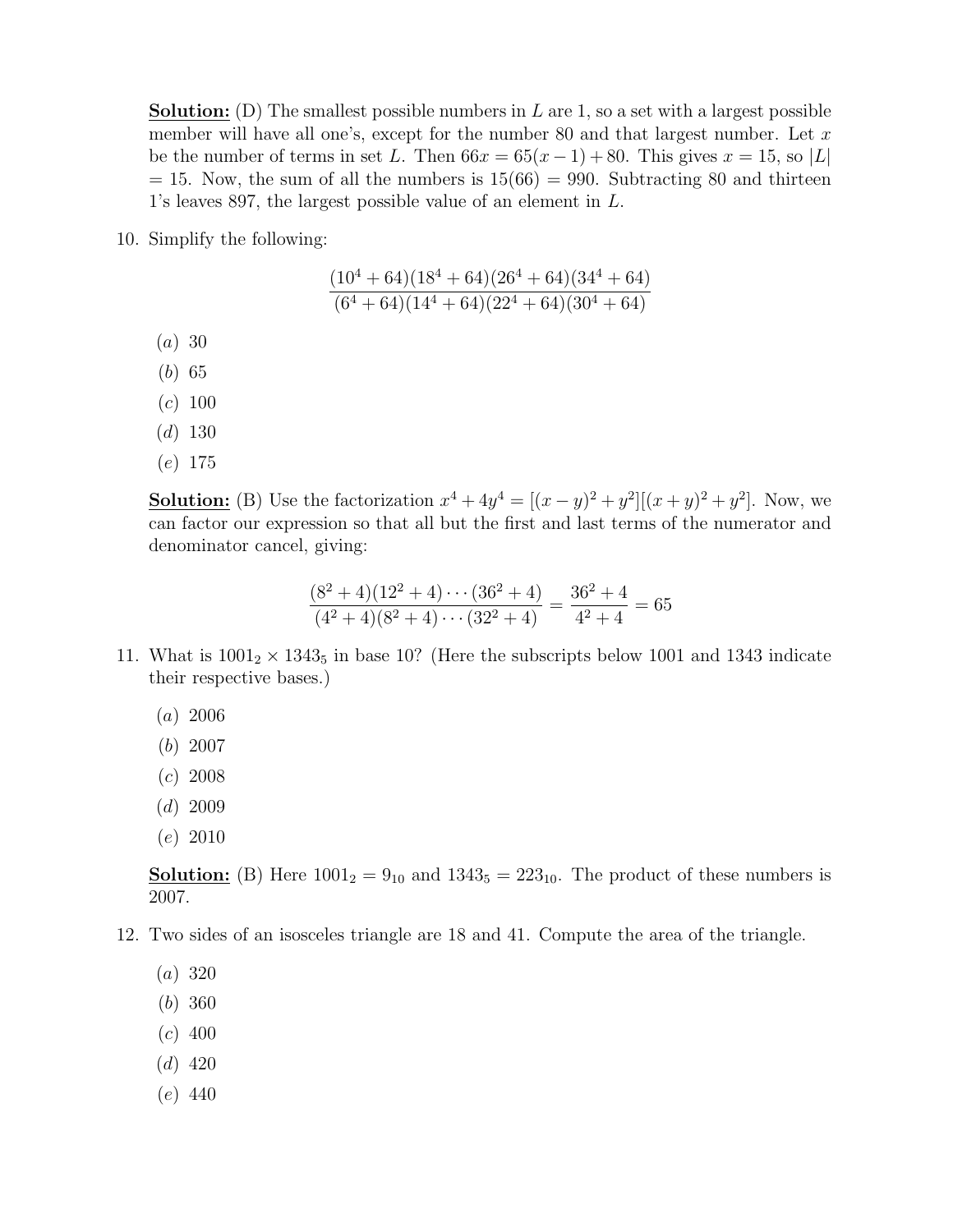**Solution:** (B) This triangle can be bisected into two 9-40-41 right triangles. Each has area 180. Thus the total area is 360.

- 13. When multiplied out,  $15! = 130767A368000$ . Compute the missing A.
	- (a) 2
	- (b) 4
	- $(c)$  6
	- $(d)$  8
	- (e) 0

Solution: (B) Notice that this number is divisible by nine, so the sum of its digits must be divisible by nine. The sum of all the other digits is 41, thus  $A = 4$ .

- 14. Suppose that  $a_1 + a_2 + \cdots + a_{90}$  is an arithmetic progression with common difference 1 whose sum is 173. What is  $a_2 + a_4 + \cdots + a_{90}$ ?
	- $(a)$  45
	- (b) 64
	- $(c) 99$
	- $(d)$  109
	- (e) 128

**Solution:** (D) Let  $S_e$  be the sum of the even terms and let  $S_o$  be the sum of the odd terms. Notice that  $S_e + S_o = 173$  and  $2S_0 + 45 = 173$ . Thus,  $S_o = 69$  and  $S_e = 64 + 45 = 109.$ 

- 15. A point in the plane, both of whose rectangular coordinates are integers with absolute value less than or equal to four, is chosen at random, with all such points have an equal probability of being chosen. What is the probability that the distance from the point to the origin is at most two units?
	- $(a) \frac{13}{81}$ 81
	- $(b) \frac{15}{81}$ 81
	- $(c) \frac{3\pi}{64}$
	- 64
	- $(d) \frac{4\pi}{81}$ 81
	- $(e) \frac{51}{64}$ 64

Solution: (A) Notice that there are 13 lattice points that satisfy this property out of the possible  $9 \cdot 9 = 81$  lattice points.

16. Find the ratio between the area of a square inscribed in a circle and an equilateral triangle circumscribed about the same circle.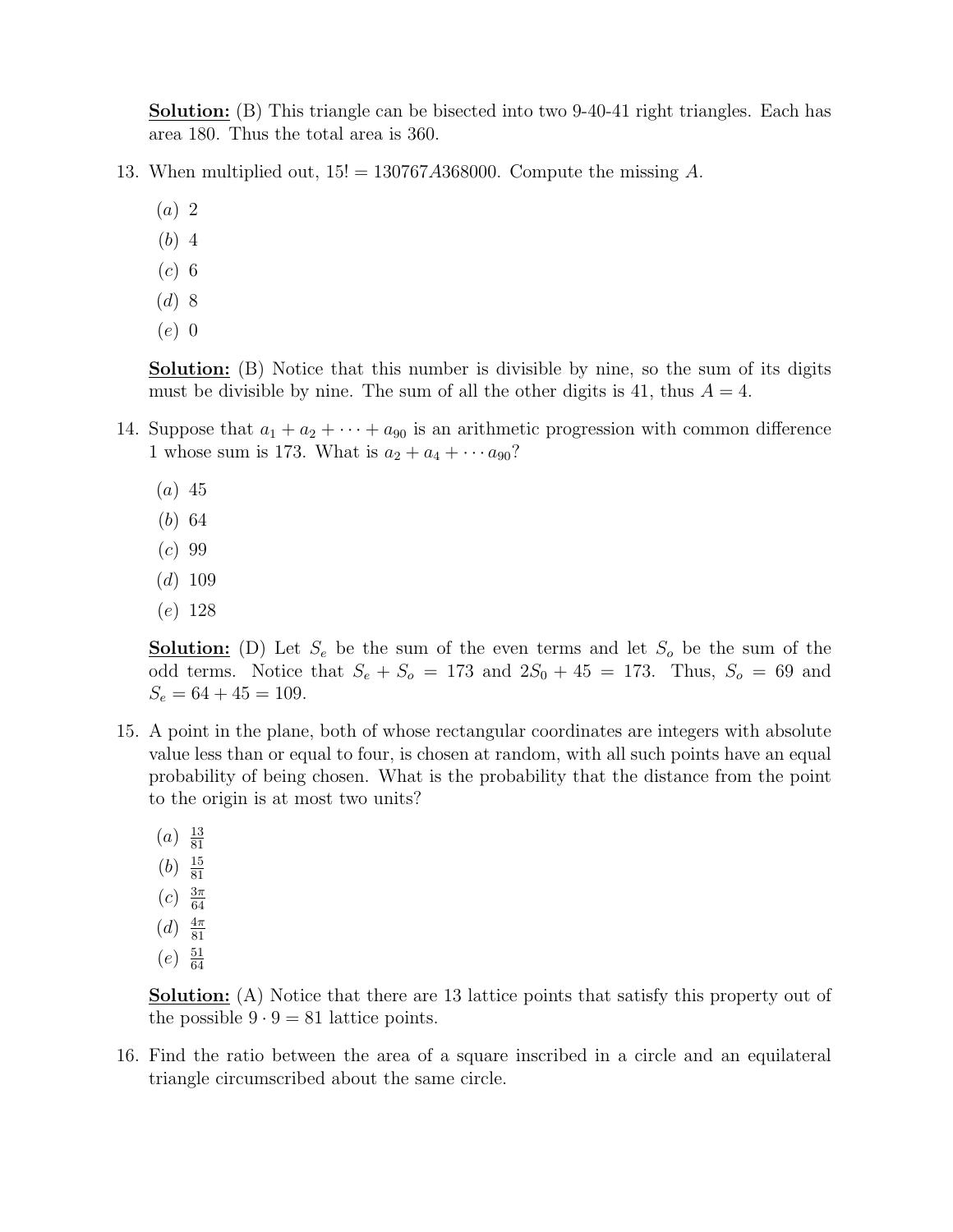$(a) \frac{2\sqrt{3}}{18}$ 18 (*b*)  $\frac{2\sqrt{3}}{9}$ 9  $(c)$  $\sqrt{3}$ 4  $(d) \frac{1}{3}$ 3  $(e)$   $\frac{1}{2}$ 2

**Solution:** (B) Suppose the radius of the circle is r. The side length of the square is  $r\sqrt{2}$ . In addition, the altitude of the equilateral triangle is 3r. Recall that the area of an equilateral triangle with altitude k is  $\frac{k^2\sqrt{3}}{3}$  $\frac{\sqrt{3}}{3}$ . Thus, the area of the square is  $2r^2$  and the area of the triangle is  $3r^2\sqrt{ }$ 3. This gives a ratio of  $\frac{2\sqrt{3}}{9}$  $\frac{\sqrt{3}}{9}$ .

- 17. Buzz is climbing a flight of ten stairs and with each step can go up either one or two steps. How many different ways can Buzz climb the stairs?
	- $(a) 55$
	- (b) 64
	- $(c) 80$
	- $(d)89$
	- (e) 144

**Solution:** (D) There is a one-to-one correspondence between fibonacci numbers of length n and the number of ways Buzz can take one or two steps. This can also be viewed as counting the number of ways to tile a 1 by 10 rectangle using 1 by 1 squares and 1 by 2 dominoes. For more information, see the book by Arthur Benjamin and Jennifer Quinn, Proofs That Really Count: The Art of Combinatorial Proofs.

- 18. What is the product of the cube root of 4 times the fourth root of 8?
	- $(a) 12^{1/7}$
	- (b)  $2 \cdot 12^{1/7}$
	- $(c)$  32<sup>3/7</sup>
	- $(d)$  2 ·  $2^{5/12}$
	- (e) 4

**Solution:** (D) This product is equivalent to  $2^{2/3} \cdot 2^{3/4} = 2^{17/12}$ .

- 19. Which of the following is equivalent to the statement: If  $P$  is true, then  $Q$  is false?
	- (a)  $P$  is true or  $Q$  is false.
	- (b) If  $Q$  is false, then  $P$  is true.
	- (c) If  $P$  is false, then  $Q$  is true.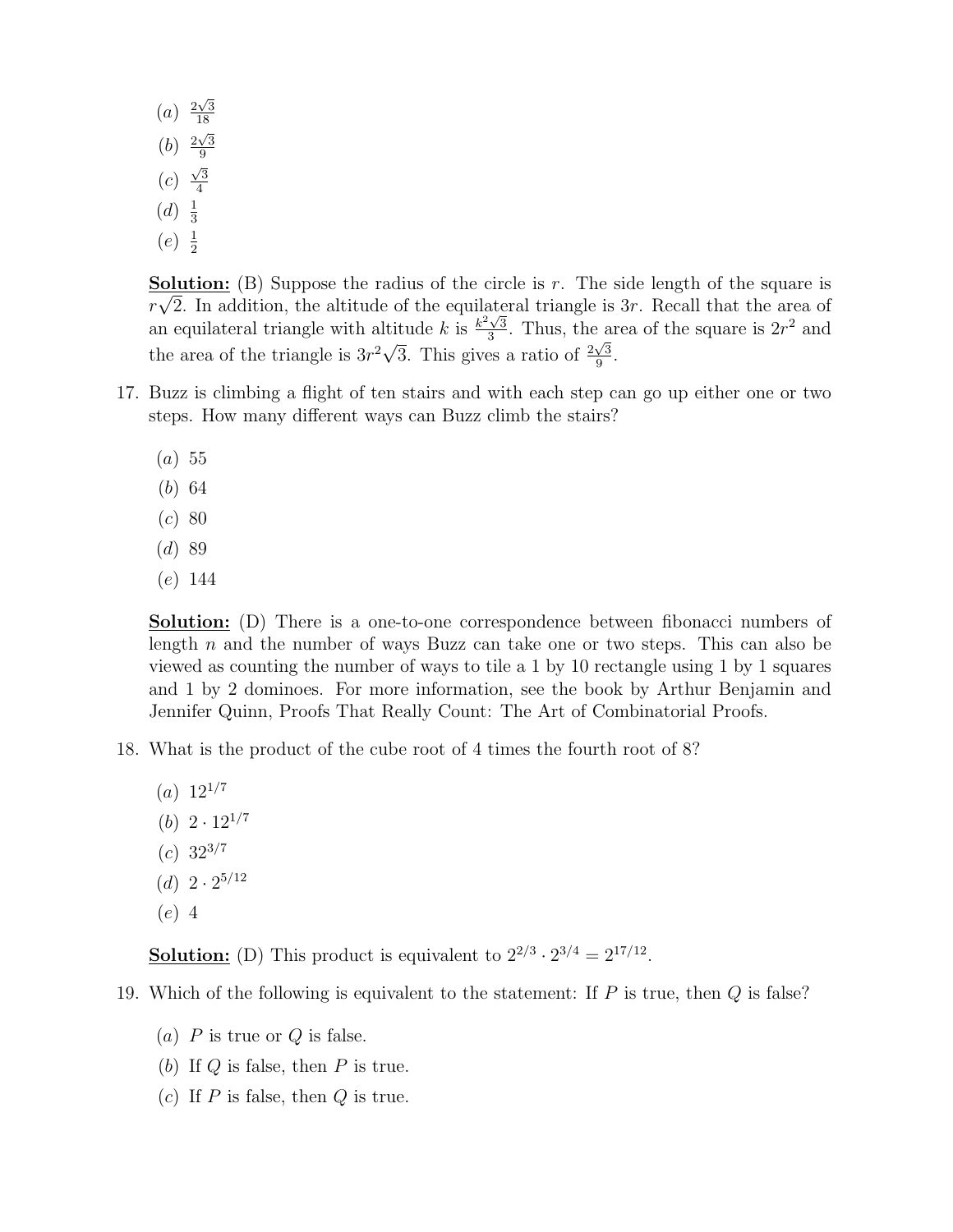- (d) If  $Q$  is true, then  $P$  is false.
- (e) If  $Q$  is true, then  $P$  is true.

Solution: (D) Statement D is the contrapositive to the statement in the question.

- 20. Suppose the sum of all the angles except for one of a convex polygon is 1790. The value of the angle in degrees of the other angle is:
	- $(a) 5$
	- (b) 10
	- $(c) 30$
	- $(d)$  60
	- (e) 120

Solution: (B) The sum of the angles in a convex polygon must be a multiple of 180, and each angle must be less than or equal to 180 degrees. Hence, the last angle must be 10 degrees.

- 21. Cheapo airlines flies from 19 cities, and from each city they have decided to offer nonstop flights to seven other cities. Nonstop service operates in both directions so if there is a nonstop flight from city A to city B, there is a nonstop flight from city B to city A. How many different ways can this airline construct its nonstop schedule?
	- $(a)$  19!
	- (b) 19!7!
	- $(c)$  $^{15}$ 7  $\frac{1}{18}$ 7  $\bigg) \cdots \bigg( \frac{7}{7} \bigg)$ 7 ¢
	- $(d) 19<sup>7</sup>$
	- (e) none of these

Solution: (E) Such a flight schedule is impossible. If we model this problem as a graph, (a mathematical model using dots and lines to represent airports and non-stop routes, respectively) we see that there are  $19 \cdot 7 = 133$  different nonstop flights. However, nonstop flights occur in pairs, so the total number of flights must be even. Thus, this schedule is impossible.

- 22. Five fair dice are rolled. What is the probability that at least four of them have either a 1 or a 2 on their top face?
	- $(a) 3/243$
	- (b) 5/243
	- $(c) \frac{9}{243}$
	- $(d)$  11/243
	- (e) none of these